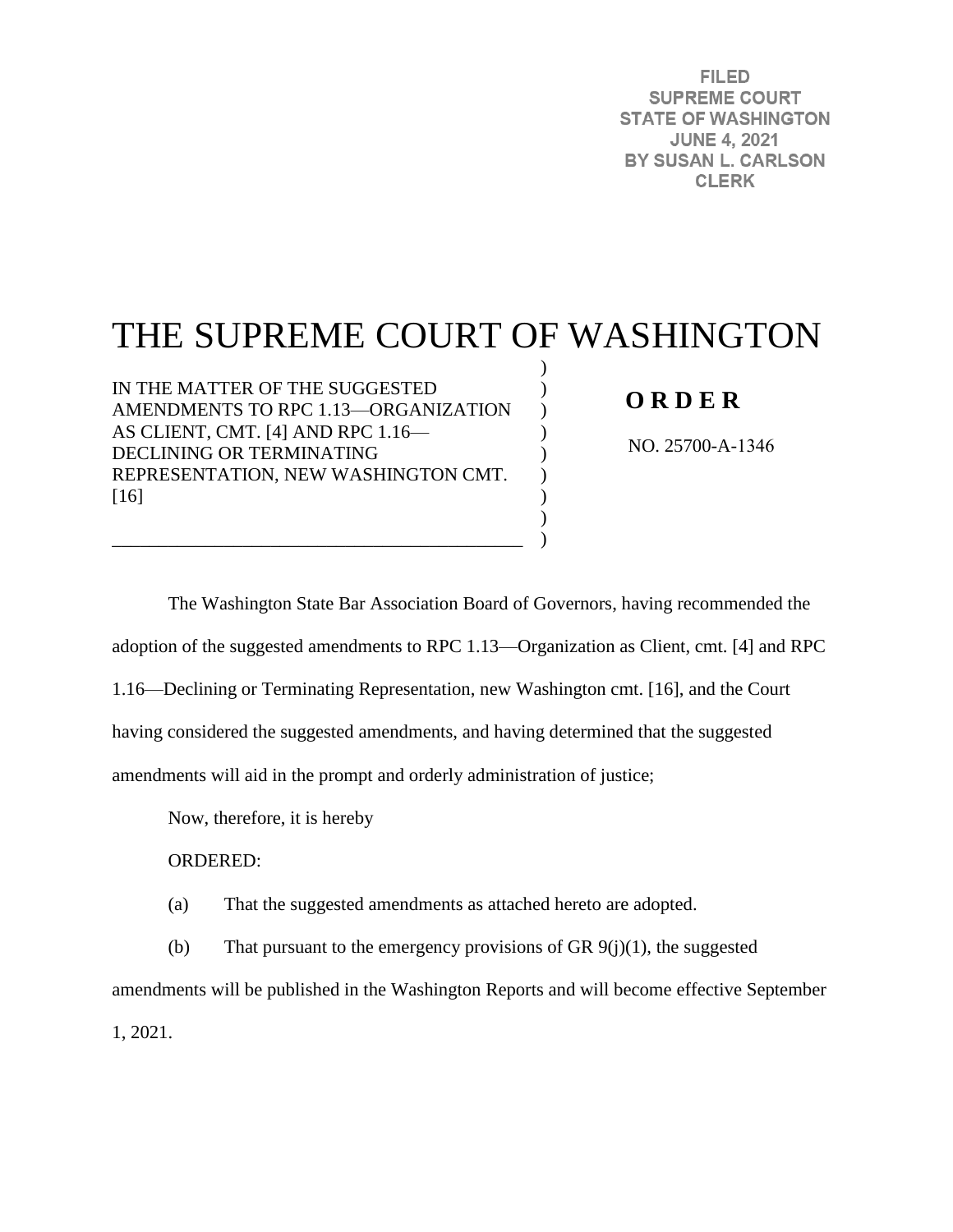Page 2 **ORDER** IN THE MATTER OF THE SUGGESTED AMENDMENTS TO RPC 1.13-ORGANIZATION AS CLIENT, CMT. [4] AND RPC 1.16-DECLINING OR TERMINATING REPRESENTATION, NEW WASHINGTON CMT. [16]

DATED at Olympia, Washington this 4th day of June, 2021.

 $217G$ 

González, C

 $\lambda$ Johnson, J.

Madsen, J.

Owen

Stephens, J.

Gordon McCloud, J.

Montoya-Lewis, J

Whitener, J.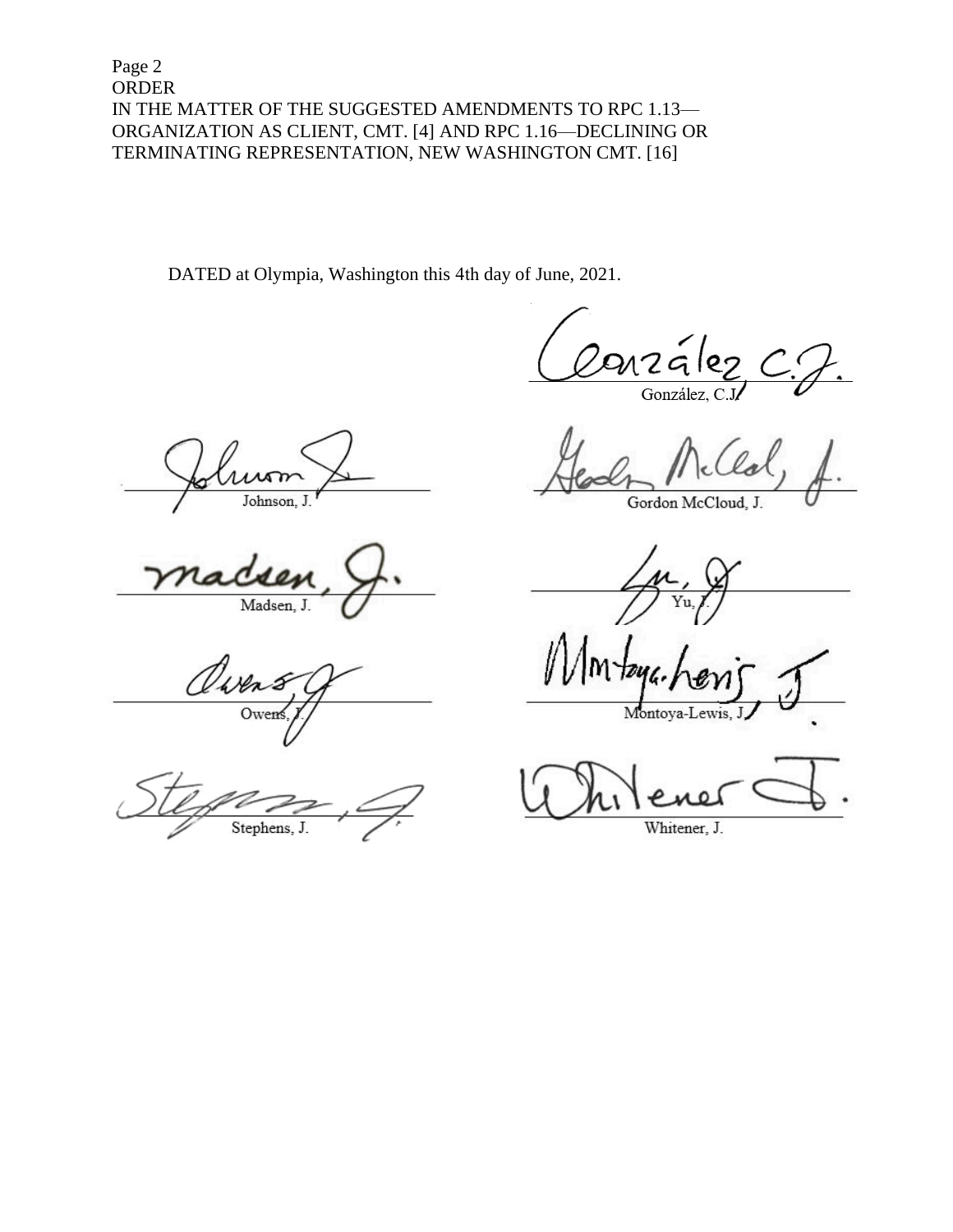## **RPC 1.13 ORGANIZATION AS CLIENT**

**(a)**–**(h)** [Unchanged.]

Comment

[1]–[14] [Unchanged.]

## **Additional Washington Comments [15-16]**

[15] Unchanged.

[16] In-house lawyers and lawyers with comparable employment situations may face unique employment expectations that impact their rights if discharged by the client. See Karstetter v. King County Corrections Guild, 193 Wn.2d 672, 444 P.3d 1185 (2019); Comment [4] to Rule 1.16.